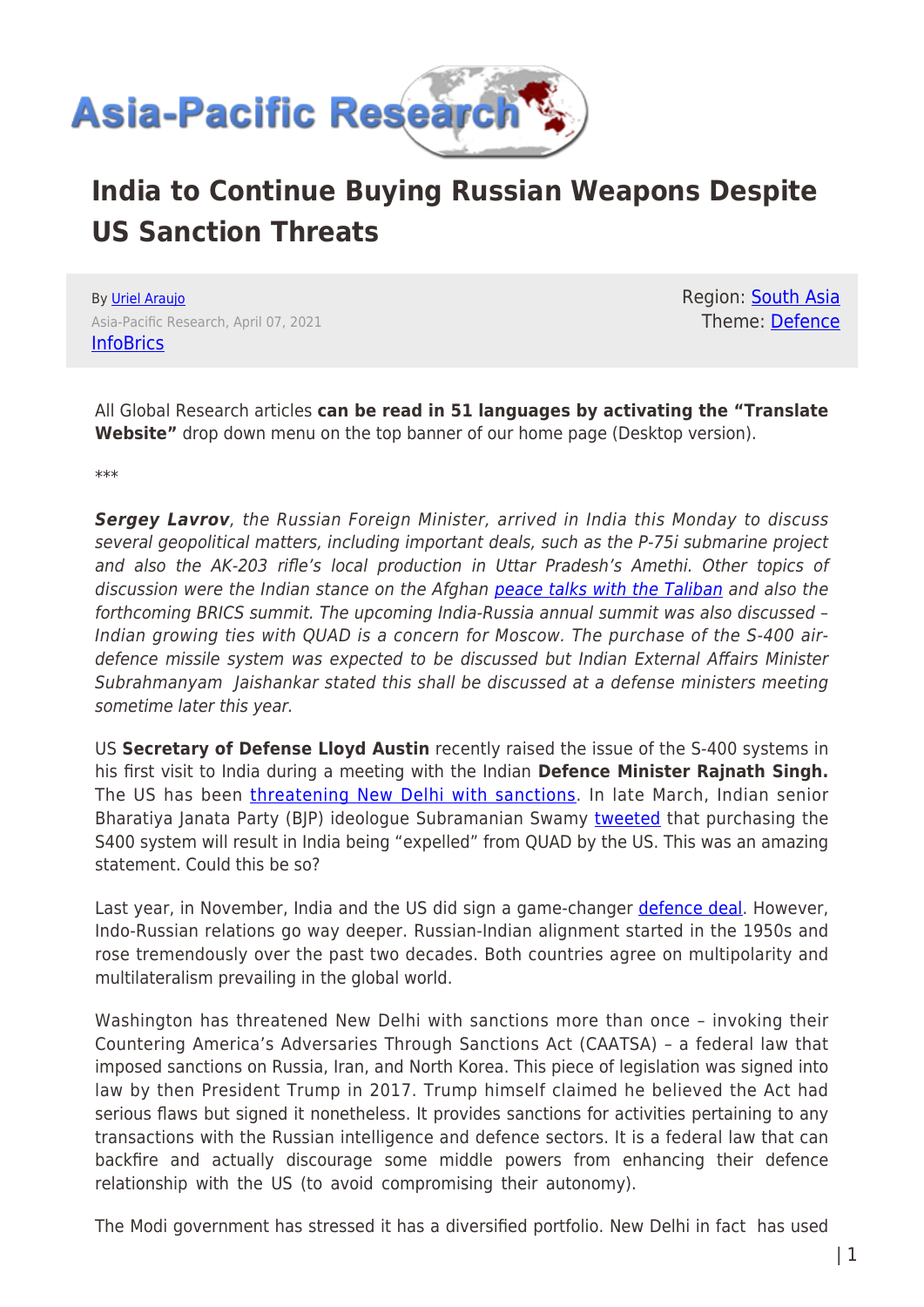Russian systems for years. Plus, India started the process to purchase the Russian system before the CAATSA was introduced. Nevertheless, the US keeps threatening their ally. In January the US imposed sanctions on Turkey over the buying of the same missile system from Russia. This apparently demonstrates that the US is willing to implement and reinforce CAATSA, some analysts argue.

For India, such a defence system update will be very welcome. Indian rivals and neighbors – China and Pakistan – have advanced fighter jets with long range missiles. The S-400 is the most advanced surface-to-air missile defence system globally: it can track and destroy spy planes, drones, missiles and could even intercept Chinese hypersonic ballistic missiles. Moreover, switching to a different system would certainly cause a kind of operational void – and this is not an option (even for just a few years). Such "void" in the Indian air space would jeopardize a strategic warfare domain and this would not even be in the US best interests regarding the Indo-Pacific region.

Besides, many other defence equipment items that India procures from Russia could invite American sanctions. And we are talking about a very strong level of Indo-Russian cooperation which comprises joint military exercises and some key [agreements](http://infobrics.org/post/31269) signed.

Be it nuclear submarines, fourth-generation aircrafts, cruise missiles, New Delhi has counted on Moscow over the years to arm its military. According to Daniel Kliman (a senior fellow of the Asia-Pacific Security Program at the Center for a New American Security), Russia is an essential partner for India because it has been showing willingness to share sensitive technology and has offered somewhat more relaxed standards for transfers in contrast to US guidelines on copyrights and classified technology. The truth is that India needs Russia and this will not change over the next several decades.

To sum it up, New Delhi cannot possibly cease to purchase defence systems and equipment from Moscow to comply with a quite bizarre American piece of legislation. If the US enforces such sanctions, it would have much to lose: Indian-US defence trade today is worth more than \$20 billion.

The US has indeed "punished" Turkey (a NATO ally), but India is no Turkey. Its importance is far greater. Its geographical position in the Himalayas make it a kind of geopolitical pivot or even a "pivot of world peace", as defence analyst and retired Indian army officer Anil Kumar Lal describes it.

The American threats against India in all likelihood are an instance of rhetoric and bad diplomacy. So, India is likely to join China and Turkey in purchasing the Russian S-400 system.

\*

Note to readers: please click the share buttons above or below. Forward this article to your email lists. Crosspost on your blog site, internet forums. etc.

*Uriel Araujo* is a researcher with a focus on international and ethnic conflicts.

Featured image is from InfoBrics